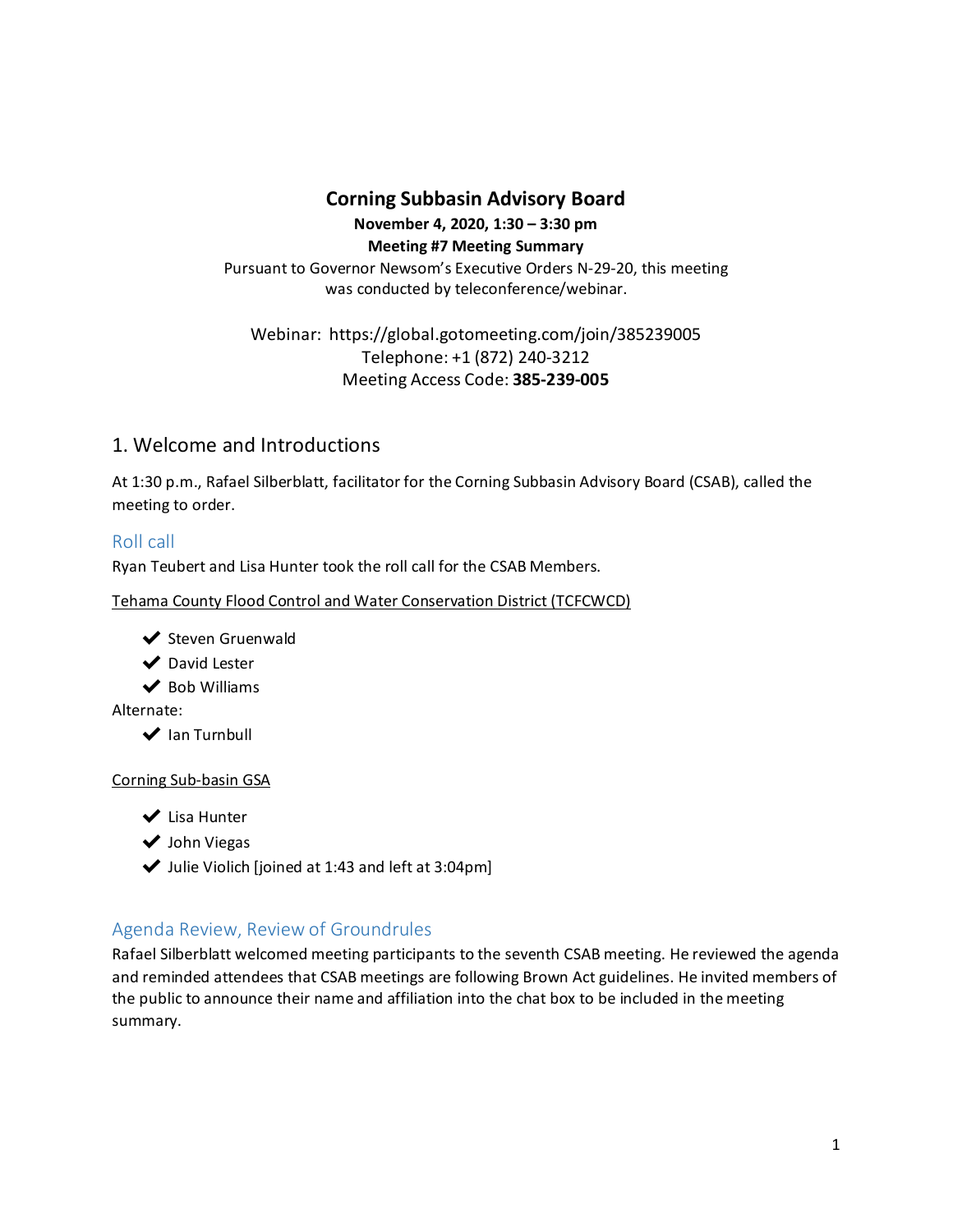## 2. Public Comment for Items Not on the Agenda

● Delbert David, Member of the Public - I am having difficulty accessing the web platform. There is a form that needs to be filled out for teleconferencing and they don't want you to come in within the two-minute rule. I recommend that you should get the form out of the way.

## 3. Action Item: Approval of the Meeting Summary

David Lester made the motion: *The CSAB approves the CSAB October Meeting Summary*. John Viegas seconded the motion. Mr. Silberblatt opened discussion on this motion. Hearing no comments from CSAB board members, he called a vote.

Roll call vote:

Tehama County Flood Control and Water Conservation District (TCFCWCD)

- David Lester Aye
- Bob Williams Aye
- $\bullet$  Steven Gruenwald Aye

Corning Sub-basin GSA

- Lisa Hunter Aye
- John Viegas Aye

The Board unanimously approved the motion with a 5-0 vote.

### 4. GSA Updates

Ryan Teubert and Lisa Hunter reported to the CSAB on the TCFCWCD and Corning Sub-basin GSA (CSGSA) activities , respectively.

Tehama County GSA (Ryan Teubert)

- TCGSA Board will be reviewing the Corning Subbasin Sustainability Goal on November 16 and will have notes from that at the next meeting.
- For other subbasins in Tehama County, they are creating a draft Sustainability Goal to be presented some time in December.
- In the month of October, they focused on outreach for the four subbasins within the county as well as providing information for the Corning Subbasin. They had four meetings: Bowman had six attendees, Red Bluff had zero, Los Molinos had 12, and Antelope had one.
- They held a specific meeting for the Thomes Creek area for those who had concerns about new orchards in the area and how that would affect groundwater levels. There were 27 attendees.
- A presentation was also made at a Tehama County Board of Supervisor's meeting that had three attendees as well as a webinar in October that had around 20 participants.

Corning Sub-basin GSA (Lisa Hunter)

● CSGSA last met September 9 and their next meeting is November 10. There haven't been any decisions made in the interim.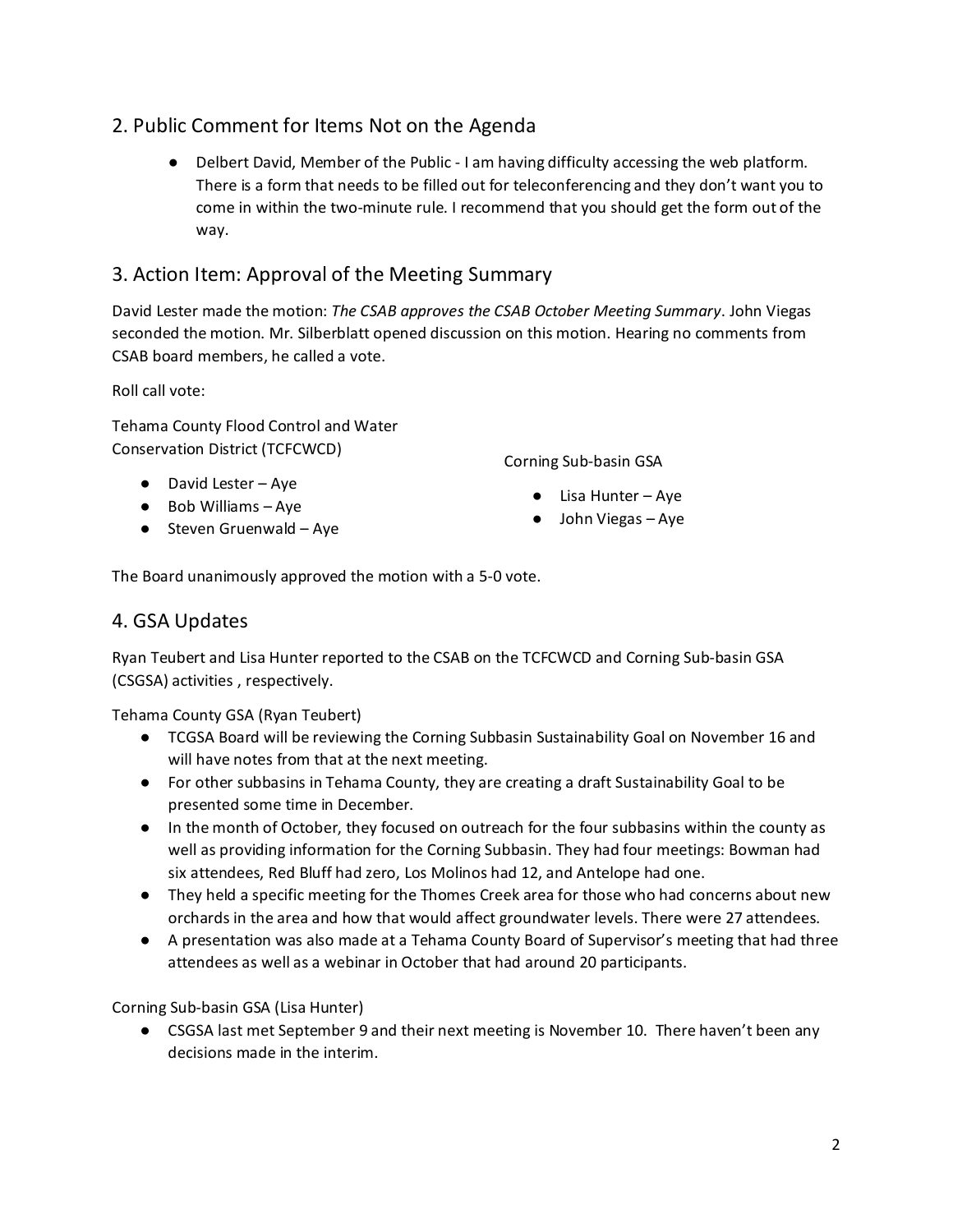- CSGSA will look at the preliminary Corning Subbasin Sustainability Goal description, as the Tehama County Groundwater Commission edited the descriptions that have been approved at the previous meeting.
- The Department of Water Resources (DWR) has granted Facilitation Support services for the Corning Subbasin. This will include additional support for outreach activities (e.g., additional outreach meetings, meeting materials, and support for the Corning Sub-basin GSA meetings). More outreach will be happening within the next month or so.

# 5. Brief Follow up on Chronic Lowering of Groundwater Levels SMC

Lisa Porta provided a follow up on Sustainable Management Criteria (SMC) discussion from last month, summarized the revisions that have been made to the initial SMC, and provided an overview of next steps.

- Proposed Representative Monitoring Points (RMP) Network for Groundwater Levels
	- $\circ$  There were questions on the RMP monitoring network at the last meeting. Lisa presented the latest data on the wells proposed as RMP for monitoring the chronic lowering of groundwater levels sustainability indicator.
	- o There will be 41 RMP wells monitoring levels shallower than 450 feet; there will be 21 RMP wells that monitor levels deeper than 450 feet.
	- $\circ$  Both counties are working with DWR to add a couple of wells to the monitoring network. They are marked on the maps on Slide 4 by a green dot.
	- $\circ$  Lisa Porta answered Lisa Hunter's question: The monitoring network can be expanded in the future, and only RMP wells will be reviewed with the minimum thresholds and measurable objectives. If more wells are added, they will need an SMC review to be determined in the five-year-updates.
- Minimum Thresholds (MT) and Measurable Objectives (MO)
	- o It was determined that the most reasonable Minimum Threshold would be the minimum level of Fall 2018, instead of the previous proposal of Fall 2019.
		- After reviewing the hydrographs, they found that, in general, Fall of 2019 was not the most recent minimum water level because Fall of 2018 was actually a lower value.
	- o It was determined that the most reasonable Measurable Objective would be the Maximum of Spring 2012, instead of the previous proposal of the average of all data between 2012 and 2018.
		- The average of 2012 to 2018 was skewed lower because of some special cases.
	- o In cases where RMP wells lack Fall 2018 or Spring 2012 data, data from an adjacent similar water year can be substituted.
- Next Steps
	- $\circ$  The Groundwater Level SMC GSP Section is currently being developed and should be ready for review in December. It will summarize the methodology and include hydrographs as well as Undesirable Results and Significant and Unreasonable Conditions statements.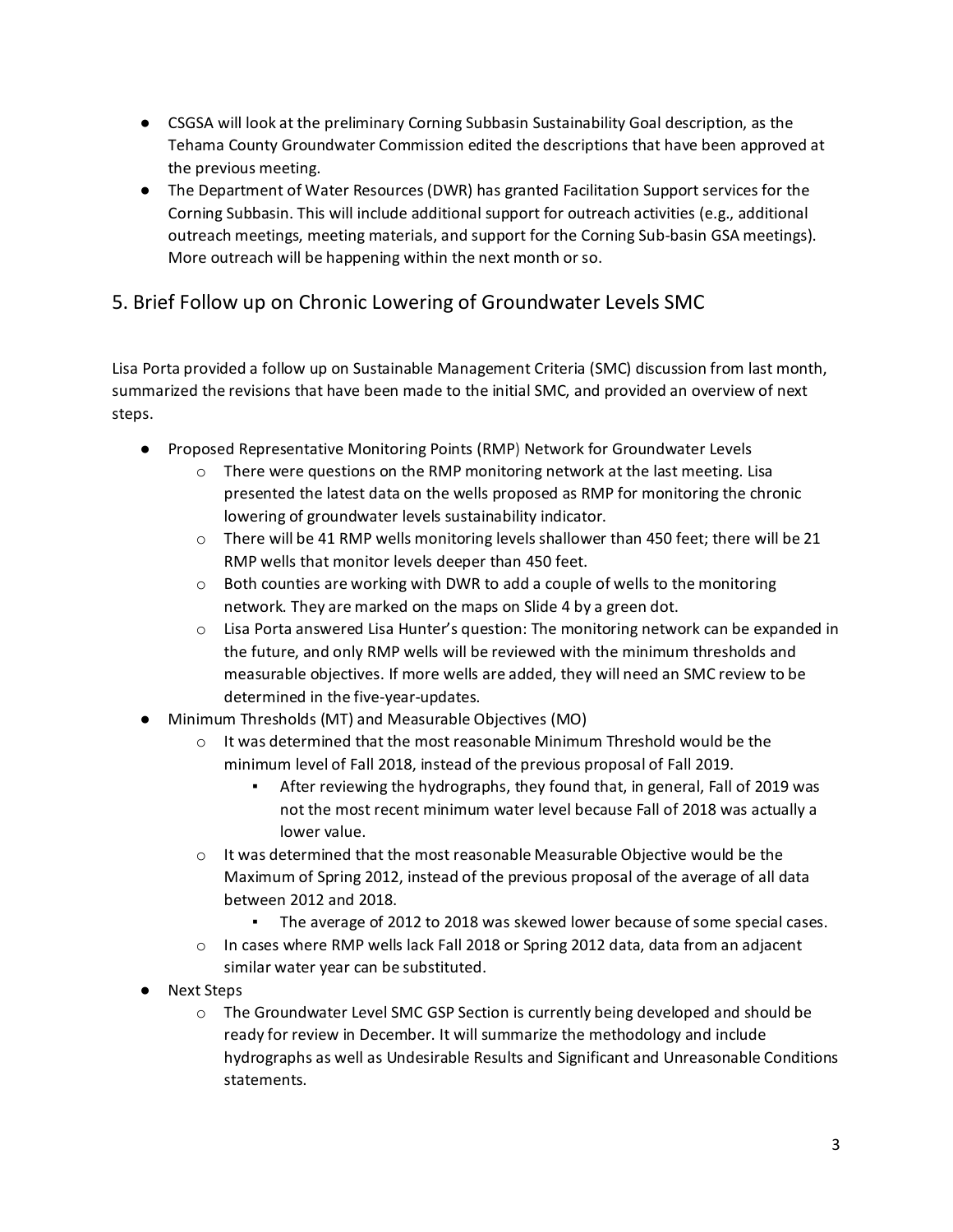- o Feedback will be solicited on the Groundwater Level SMC GSP Section in January and February.
- o Potential responses to feedback on the initial SMC for GSAs will be shared in February.
- $\circ$  In March through May, potential projects and actions will be run through the model to determine if the SMCs are viable.

#### Discussion and Feedback from CSAB

- Hal Crain Who is working to establish these MTs? What enforcement action would be taken if we fall below the MT?
	- o Lisa Porta The GSP Team is establishing the MT, with input from CSAB members and the public. The purpose of the MT is to be able to plan projects and management actions that will prevent water levels from dipping below the MT, so there won't be a trigger and then an action. The goal is to keep the levels sustainable and the MT allows us to have parameters for what is and isn't a sustainable water level.
		- Hal Crain It seems premature to establish the MT when we are still studying the hydrology and improving the model.
			- Lisa Porta One reason for establishing the initial MT now is so we have an idea of what we don't want to see happen. This will help us determine if the goals are reasonable or if there are other actions or mitigations that need to be developed to help support the beneficial users that may be affected. It will give us something to compare to and guide future discussion and action. These initial MTs can be refined over the next few months before GSP finalization.
- David Lester In a previous meeting, we talked about how a different modeling system is being used in the north, i.e. Red Bluff and other subbasins in Tehama County. They are referring to two or three aquifers in their models. Are we looking only at the Corning Subbasin? The Red Bluff Subbasin is having a lot of problems that the Corning Subbasin has as well.
	- $\circ$  Lisa Porta We will examine our water levels and will compare notes to water levels and associated MTs in adjacent basins. The modeling and management may be different, but we will be comparing levels to ensure consistency. We need to make sure that the MTs are not negatively affecting each other's basin management.
- Ian Turnbull What mechanism will we use to determine if we are in a drought and identify it as such?
	- o Lisa Porta In other GSPs, they use an Official Declaration approach, we can do that and/or also identify Critically Dry Years, per the DWR water year indexing approach. For example, we can say "In more than two consecutive critically dry years, it is not an undesirable result". There are different ways that we can do that. We will provide some options to consider. The preliminary model will show us if those levels will rebound if there are wetter years. Projected scenarios incorporating climate change will show us extended periods of drought and how water levels are affected.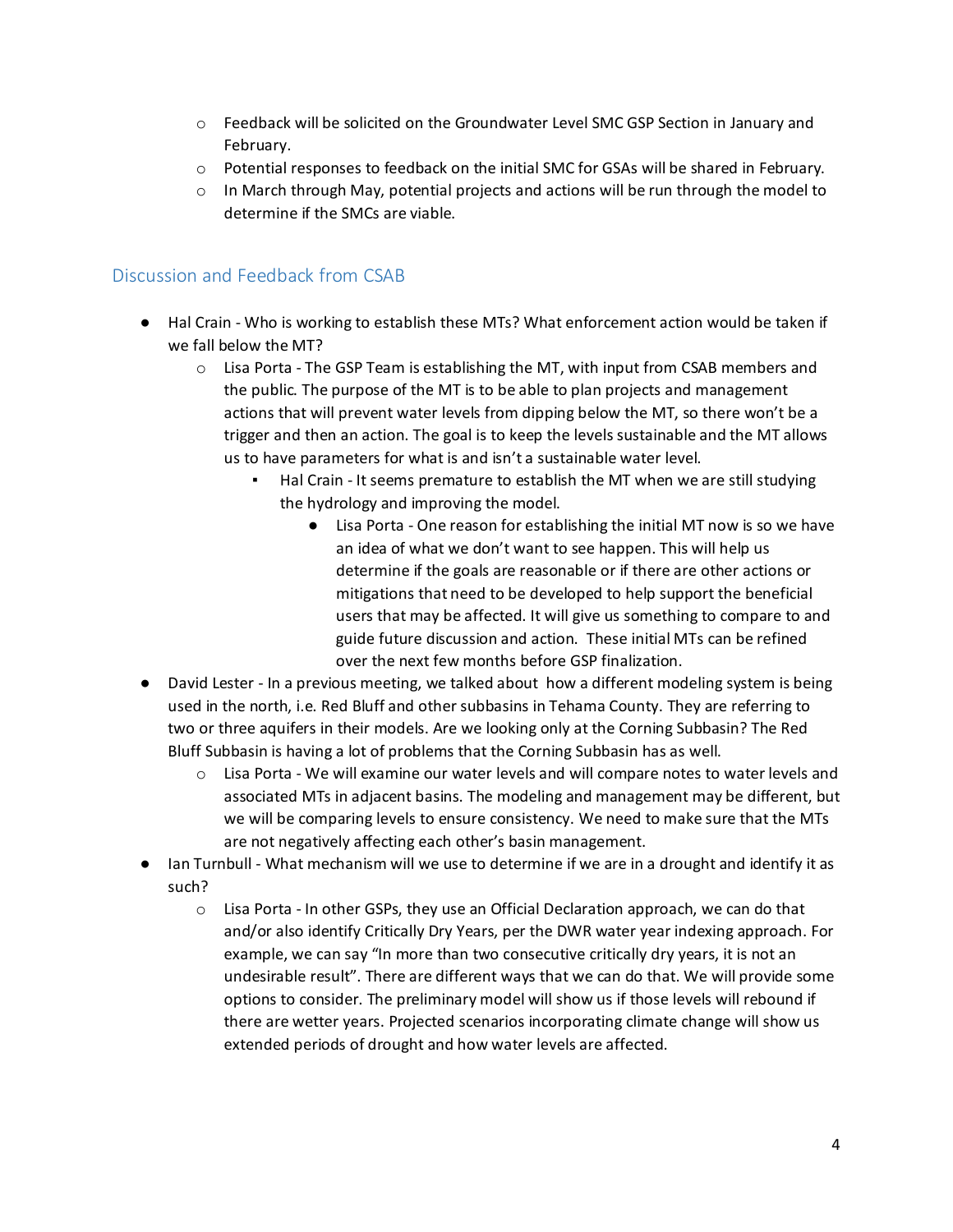## Public Comment

- Delbert David, Member of the Public How are you working El Nino and La Nina events into this?
	- $\circ$  Lisa Porta We aren't specifically including them per say, but we do have a projected water budget and model that is being worked on that includes projected climate change at 2030 and 2070. They will be included as a stress test for the model to see what may happen in relation to the MT when more extreme climate events may happen.
- Matt Hansen, Private Pumper, Thomes Creek The purpose of the MT is to prevent domestic wells from being sucked dry. As DWR has the data, have you taken into account the total completion depth of wells when establishing the MT so we ensure that when the levels dip down, the wells aren't going dry?
	- $\circ$  Lisa Porta Yes, we looked at that in the last couple of meetings. That is how we established that water levels should not drop any further if we don't want to affect domestic wells. We know that there may be some domestic wells that are really shallow, and they might need to be drilled deeper. They will be considered in the future. There are different ways to go about SMCs to make sure all beneficial users are protected.
- Eddy Teasdale, LSCE Based on DWR's guidance it seems we need at least one well every 25 square miles, how does the current distribution of wells fit what is needed for monitoring?
	- $\circ$  Lisa Porta We have looked at the guidelines and we know we have some data gaps. There are a few areas where we could do better, but it seems to fit pretty well. We are looking at the distribution of where the pumping occurs relative to ag land use.. The whole western part of the basin is mostly brush, not a lot of wells or pumping. That is why it looks empty, but it's not considered a data gap. We might try to get in a couple of wells just for monitoring, but for now we are trying to be more specific to the areas where most of the pumping is occurring.
		- Ryan Teubert Consider reaching out to landowners to help fill the data gaps.
- Eddy Teasdale, LSCE On the objectives, why would you want to set an objective prior to 2015? Do you think realistically we can get back to 2012 levels?
	- $\circ$  Lisa Porta That was a level that was more sustainable for most folks. The 2015 level was one that was already creating some challenges for beneficial users. The measurable objective is not something you have to attain in order to be sustainable, as long as you don't go below the Minimum Threshold and do not incur undesirable results, you are sustainable. We have a lot of wells that are pretty stable. We have discussed prior and I think it is reasonable.
	- o Tamara Williams Has there been a consensus on the "new normal" (i.e.., the post-2000 water bubble condition)? It looks like we are losing 20-40 feet.
	- o Lisa Porta I think we are there. This basin has been very water-rich, with about 1500 feet of drinking water available in some places. Sustainability is about staying at a level that will be maintained over time on average. We are trying to find that "new normal". The consensus has been that the MO and MT are fine, as long as we don't dip below the MT. We understand, and with future projects and actions we will hopefully be able to come back to the MO like we were talking about.
- Lerose Lane, Member of the Public Does the historical data support simplifying the less than 450-foot depth as a single modeling unit?
	- o Lisa Porta This was not based on modeling; this was based on measured historical groundwater elevation data. The model is a tool to help us understand differences and project what might happen in the future, but data collection and analysis will help us understand what is happening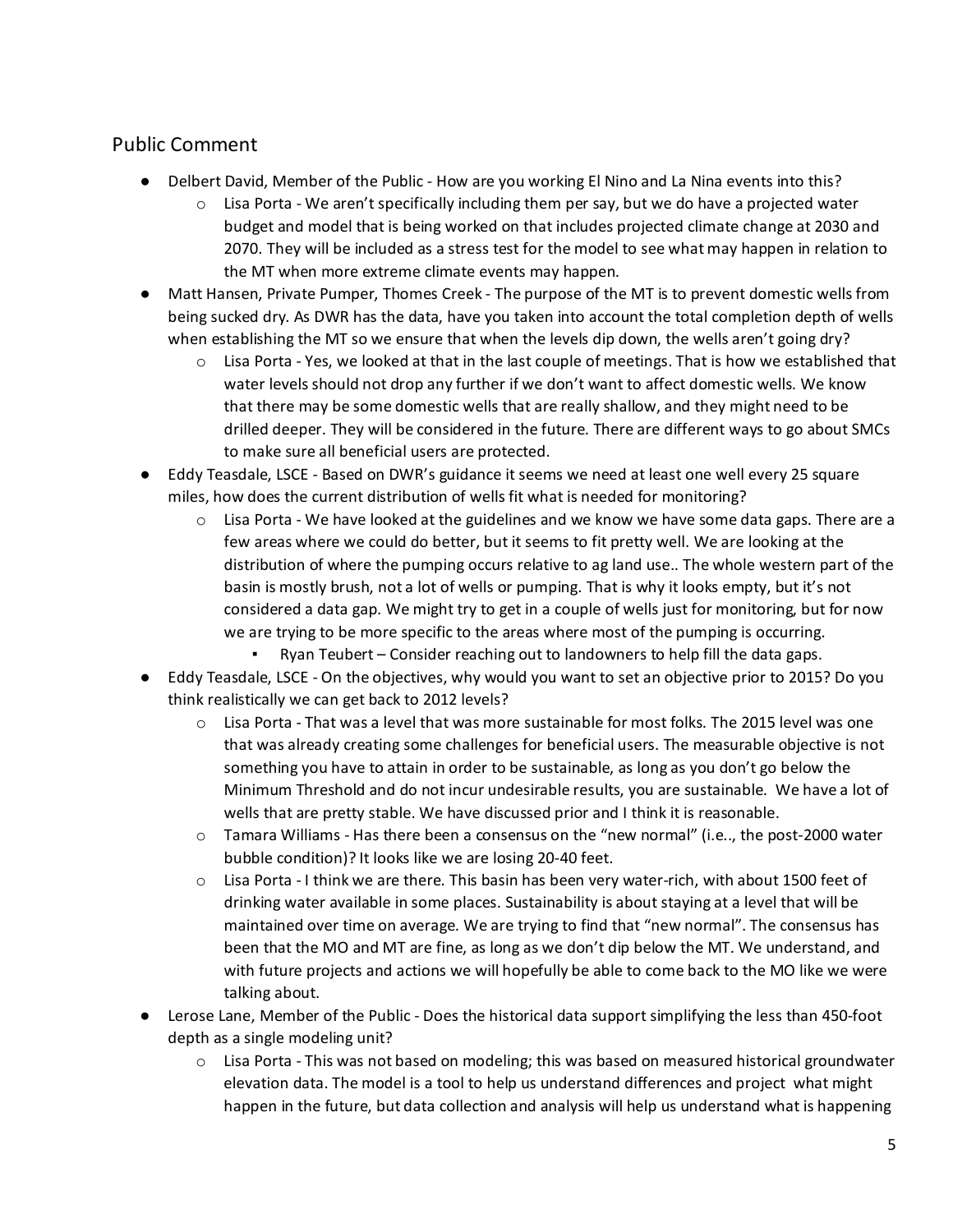in the basin. The 450 was based on this historical data set, not the modeling. We have four layers split up differently in the model.

## 6. Review Integrated Model Updates

#### Overview of revisions made to model

Lisa Porta reviewed the extent of the model. Instead of modeling the entire Sacramento Valley, the model concentrates on the Northern Sacramento Valley including the Corning Subbasin and the basins around it. Slide 12 shows the various elements included in the model, like canals, stream nodes, and lake elements. Lisa Porta reviewed the Map of Diversions and Deliveries on slide 13 that was covered in previous meetings.

- Initial refinements were made to the C2VSim-FG Base model to better represent local conditions
	- $\circ$  Refined surface water delivery areas and delivery volumes from canal delivery areas to individual water districts based on available historical data
	- o Refined groundwater pumping depths within the Corning Subbasin to better match well completion records provided by DWR
	- $\circ$  Incorporated detailed historical urban water usage for City of Corning and Hamilton City
	- $\circ$  Replaced the boundary condition representing Black Butte Lake with a simulated lake feature and modified Stony Creek to conform to this lake feature. Replacing Black Butte Lake with the simulated lake is a better way of modeling this feature than in the initial model.
	- $\circ$  Incorporated all available observation wells into the model to be able to check for how well the model simulates water levels compared to actual data
	- o Applied minor adjustments to hydrogeologic model parameters to better match historical observations after incorporating these model changes
- Additional refinements since last meeting on modeling (July)
	- o Transferred all previous model refinements to the currently available DWR C2VSim model
	- $\circ$  Incorporated all wells with groundwater elevation measurements into the model, for calibration verification
	- o Further refined hydrogeological model parameters (Kv, Kh) to better simulate conditions
	- o Refined land surface values, specifically surface runoff values, (Curve numbers) for native vegetation to better reflect precipitation recharge
	- o Further refined surface water diversion volumes based on historical records
- Land Use Information Revisions
	- $\circ$  Crop and land use parameters in the model were reviewed and it was found that the land use in the model prior to 1988 seemed off because there were discrepancies in total land use prior to 1988 (refer to slide 16). Around 1988, there was a change in how land use distribution was recorded in the model causing a shift. To be more accurate and consistent, land use in 1988 was extended back in time to 1974 and the land use then stays constant there. After doing that, the simulated water levels became more reflective of actual data.
- Crop Evapotranspiration (ET) Revisions
	- o Annual ET estimates from C2VSim and from other widely used sources were reviewed.
	- o Based on review of the estimates, it was decided to reduce C2VSim estimates of ET for pasture, which is typically grazed and may not be fully irrigated, by approximately 6.9 inches on average to better reflect reality.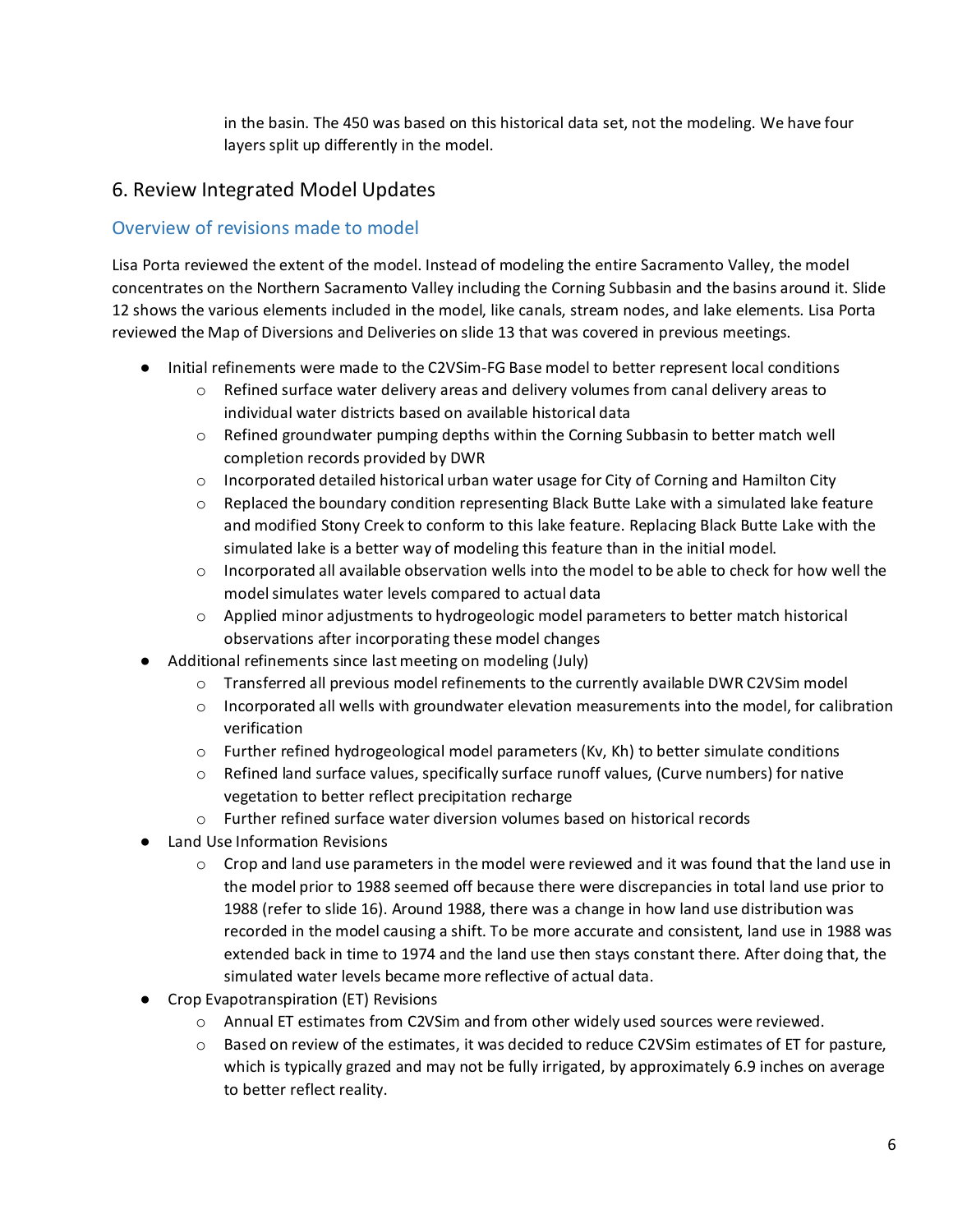- $\circ$  See slide 17 for Corning subbasin annual ET for key crops. They compared C2VSim to other models and academic research sources. Generally it compared well except for pasture which needed a tweak to not over pump for land use.
	- Note: In the table, other deciduous generally refers to walnuts and prunes in this subbasin.
- Applied Water Demands Review and Revisions
	- o Average annual applied water estimates from 2000 to 2015 for C2VSim were reviewed for consistency with other available current estimates
	- $\circ$  Based on review of applied water estimates and Consumptive Use Fraction (irrigation efficiency) values by crop, some modifications were made to the C2VSim for the Corning Subbasin, in particular:
		- The irrigation period for grain was modified to allow for a single irrigation in the month of April, resulting in an average annual irrigation depth of approximately 5 inches.
		- The Target Soil Moisture Fraction (TSMF) was modified:
			- For pasture to result in an average irrigation efficiency of approximately 0.60
			- For almonds and pistachios, and for olives to result in an average irrigation efficiency of approximately 0.80.
- Effects of Model Refinements
	- $\circ$  Models are never perfect, but the model is effective for use in developing water budgets and planning for projects and management actions to attain and maintain SMC.
	- o Simulated groundwater levels are closer to observed values
	- $\circ$  Trends in land use and groundwater pumping are more accurate and consistent
	- $\circ$  Water demand and water use sources are more accurate, especially for recent years
	- $\circ$  Shallow groundwater levels and streamflow are well represented in the model
- Initial Model Calibration Checks
	- $\circ$  Slides 21 through 24 show calibration checks to see that the model is appropriate for what is needed for the GSP. Our model is better at estimating historical data than the beta version. It provides good representation for seasonal variations but needs more work to better represent recent dips in pumping. The last 15 years need more revision to better represent the observed data.

### Discussion and feedback from CSAB on model

- Ian Turnbull Looking at both shallow and deep over the last 15-20 years, there is significant divergence. You acknowledged that there are some tweaks you can make to correct that, what tweaks are you considering?
	- $\circ$  Lisa Porta Models are never going to be completely perfect and may not always be within 10 feet of data. We can still ensure that the depth of pumping is correct, the pumping takes place in the right layer of the model, the correct amount of pumping is simulated, and that aquifer parameters are accurate.
		- Ian Turnbull What changed at 2000? It looked like the model was tracking with the observed data, but there is divergence there that is much more than just a couple feet.
			- Lisa Porta/Charlie Brush- One part is the water source type. The model might think there is more surface water being used but in reality less surface water was being used in more recent years and more pumping was occurring. The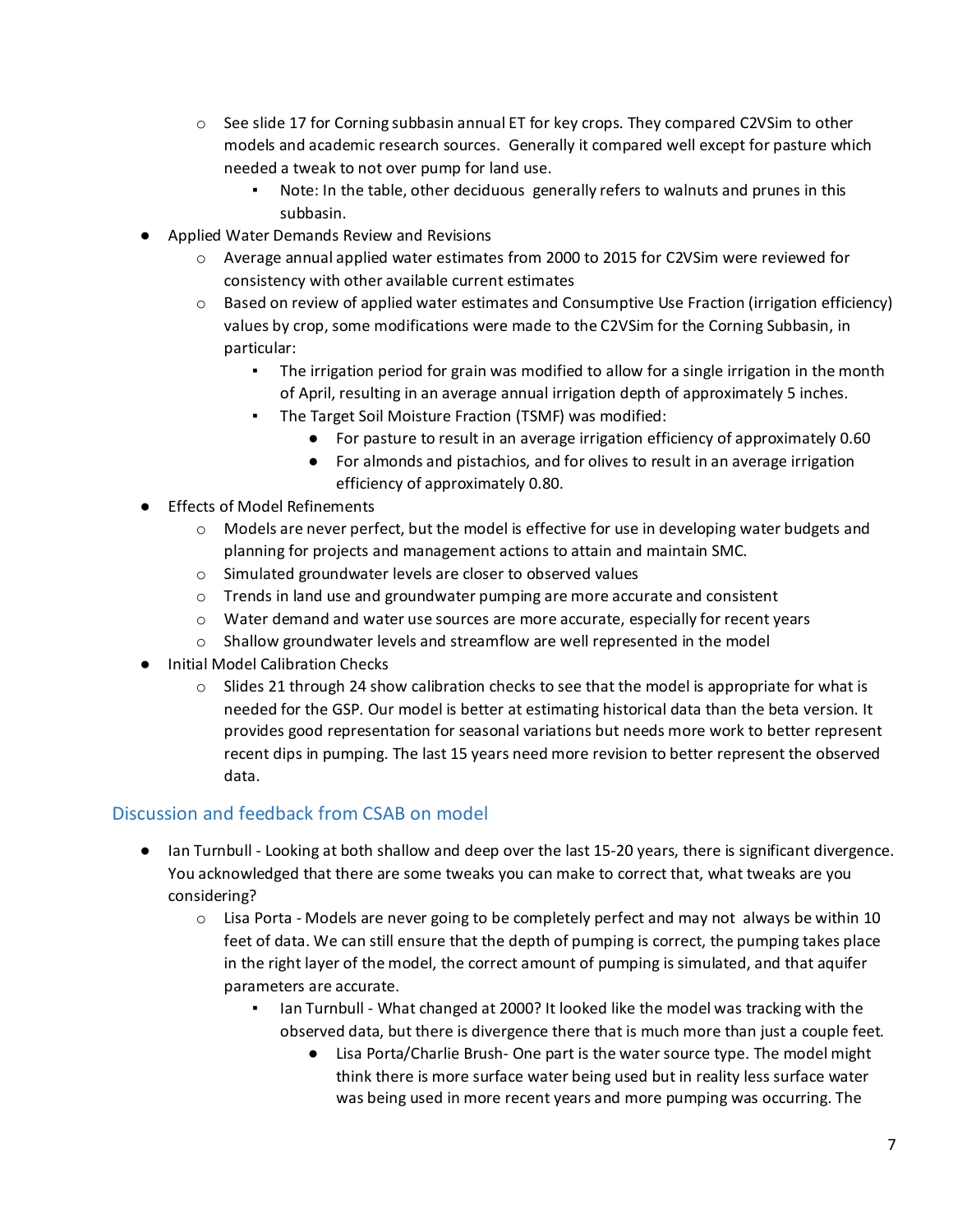revisions we made to the surface layer may not have propagated down to the deeper part of the model. We don't have good historical data on how much water was applied and where within each water district. We averaged the water spread across districts and the historical data. We are taking the water from the Corning Canal and applying it to the different districts based on historical ratios of how much water they had and what their contracts are.

- Lisa Hunter On slide 24, what is the simulated period for these graphs?
	- $\circ$  The simulated period is water year 1974 to 2015. On the Stony Creek at Black Butte, the years are shown but not on the other ones, they are all modeling the same time period.

## 7. Review of Water Budgets

#### Revised historical water budget

Lisa Porta gave a recap of the July meeting which included a discussion regarding DWR's Best Management Practices document requirements as well as the factors for the three subbasin wide water budgets: historical conditions, current conditions, and projected conditions over the 50-year planning and implementation horizon (including climate change).

- Historical/Current/Project Water Budgets
	- $\circ$  Historical water budget summarizes what has happened in the past over a certain time period. It helps us understand inflows and outflows by water source, review changes in storage, identify certain water year types that have caused significant rise or decline in water storage levels, and verify if the subbasin has recovered in the years following a drought. This helps us understand past water conditions to better predict the future.
	- $\circ$  Current water budgets look at the same information as the historical water budget but with different assumptions. For the Corning Subbasin, the current water budget will use the same simulation time frame as the historical climatic and hydrological period but use current land use and water use conditions.
	- o Projected water budgets use the current model set up but apply different climate and hydrology factors to show potential future changes.
- Corning Subbasin Draft Historical Groundwater Budget
	- o Lisa Porta presented drafts of the current version of the historical water budget based on the changes made to the model.
	- $\circ$  Slide 33 shows the draft historical groundwater budget and slide 34 contains the same information shown as net changes. It shows the difference between inflows and outflows. If the black line (average annual change in storage) is at around zero, then the basin is generally in balance.
- Comparison of Draft Historical and Current Groundwater Budgets
	- o Cumulative change in storage is now slightly declining
	- $\circ$  If water management stays the same, the Subbasin will continue to see storage declines and water level declines. These projections do not include climate change factors.
	- o Streams are starting to lose to groundwater more than previously. This is an effect that we will try to curb using projects and management actions.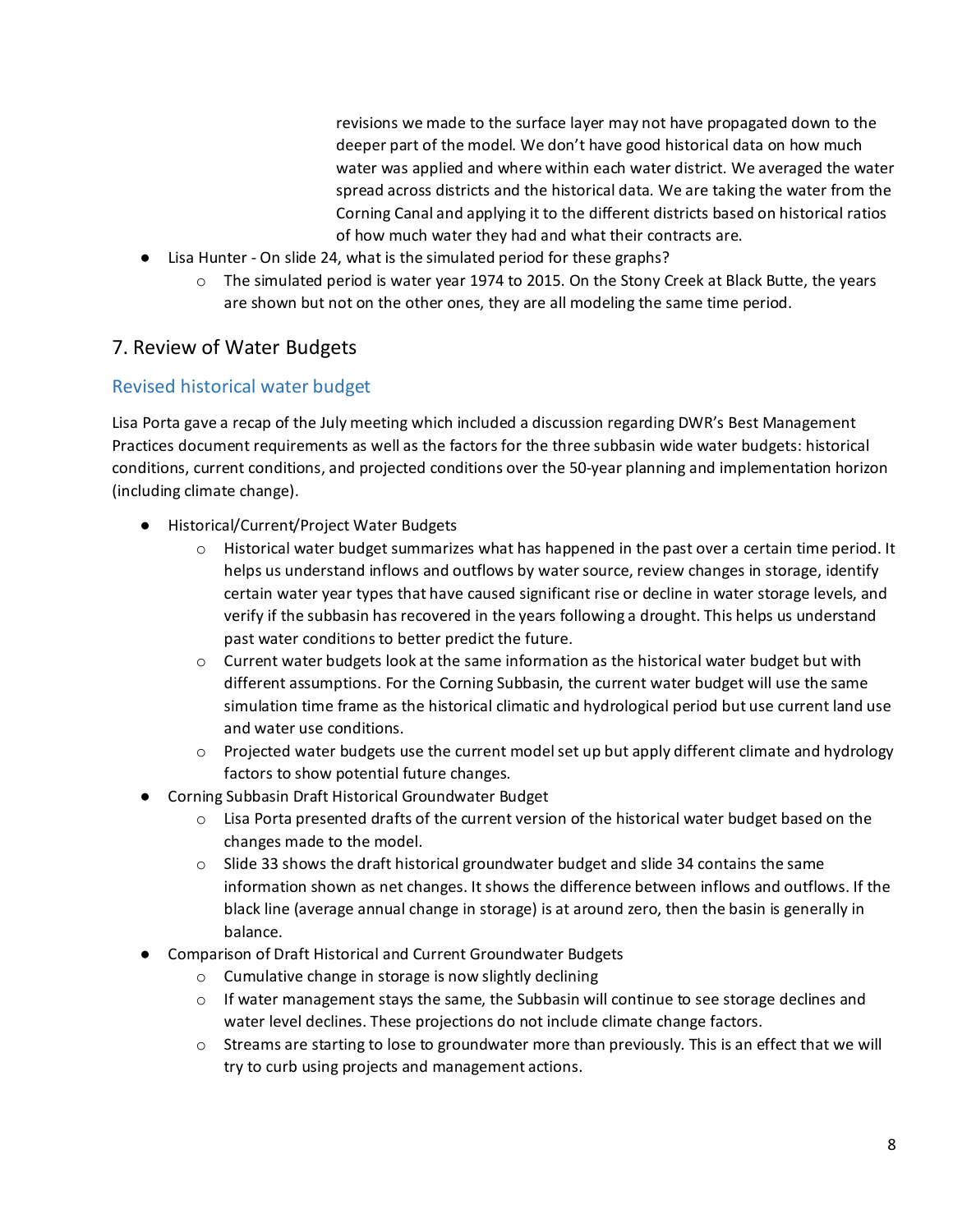- $\circ$  Total groundwater pumping is projected to increase by about 20,000 acre-feet from historical average in the current model.
- $\circ$  Historically, the subbasin has been healthy, but has trended downward in recent decades. Currently, the subbasin is still ok, but is overall less healthy than it was in the past. In the future, we will probably need to implement projects to maintain water levels.
- Corning Subbasin Projected Water Budgets Approach
	- $\circ$  Two projected water budgets will be developed for this GSP, using DWR-provided 2030 and 2070 projected conditions. Projecting to 2030 will give better understanding of whether or not our goals are sustainable with climate change. 2070 shows whether sustainability can be maintained over a longer time period with future climate changes.
	- $\circ$  The projected period will correspond to historical water years 1974-2015 with the following changes:
		- Precipitation and ET adjusted for climate change
		- Projected streamflow adjusted using DWR-provided CalSim output and HUC 8 watershed change factors
		- 2015 diversions will be used for the entire period apart from diversions on the GCID canal which will be adjusted using CalSim output.
		- Most recently available land use already in the model will be used for the entire projected period

#### Discussion and feedback from CSAB

- Lisa Hunter DWR provides a few different projected conditions, are you using the Central Tendencies version?
	- o Lisa Porta Yes, we are using the 2030 and 2070 Central Tendencies. We aren't going to look at the Extreme Climate Scenarios because they are optional.

#### Public Comment

- Will Halligan, LSCE GSP Consultation for Tehama County FCWCD Is the reason for poor model calibration of the deep aquifer zones in the last 15 years due to a need to update your conceptualization of land use changes and changes in groundwater pumping over time? Is the use of the C2VSIM model versus using SVSIM which has more layers a factor in the poor calibration?
	- o Lisa Porta I haven't seen the SVSIM model results. I don't think we have poor model calibration. It actually shows we have a good representation of overall water levels over time. We are using a model that was vetted by DWR and approved for use in GSP. We can always do better, but at this point for the current GSP, this is an appropriate model.
		- Will Halligan How does your current water budget approach consistent with DWR BMPs? Also, is the projected water budget time frame 2016 through 2072?
			- We are following the water budget BMP very closely. We are including everything that needs to be included in the BMP water budget requirements. We are using a time period analysis for climate change projections, not a transient analysis. The projected time frame is at 2030 and at 2070 climatic and hydrologic projected conditions. It is what was recommended by DWR in their climate change guidance.
- Erin Smith What is the time frame for the 20,000 AF increase estimate?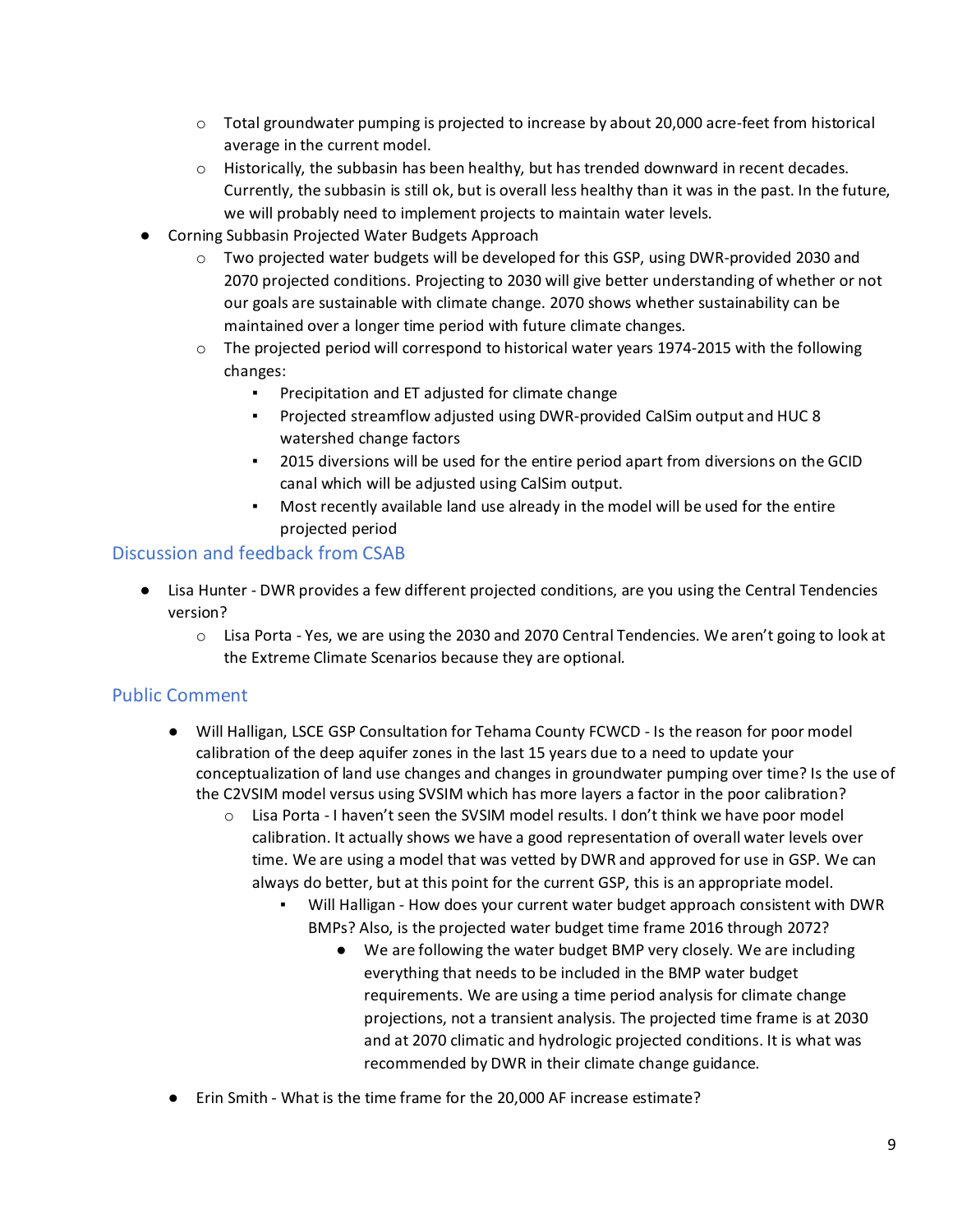- o Lisa Porta The entire time frame at current conditions, not quite at 2015. Historical climate and hydrology with current land use and surface water use. Using the general historical signal and adding current land and surface water use, there is a projected 20,000 acre-foot increase in pumping.
- Lerose Lane, Member of the Public How are you determining the split in the stream or river flows from surface water inflow and groundwater inflow?
	- $\circ$  Lisa Porta At the boundary conditions (slide 12), there is a time series of surface water inflows estimated by stream gauges. The model propagates this flow down into the channel. The interaction between groundwater and surface water occurs due to water level changes in the shallow aquifer. This allows us to add to the water budget where the water flows between surface water and groundwater. We also calculate runoff into the basin. Some of this is split into groundwater, providing groundwater inflow.
		- Charlie Brush The stream is simulated in the model. There is a stream node where the elements cross that calculates how deep the groundwater is and how high the water is in the stream. If the water in the stream is high, then water flows into the groundwater. If the groundwater is high, the water flows into the stream. We have a few stream flow observation points that we try, in the model, to match as closely as we can.
- Eddy Teasdale, LSCE In your current water budget you mention that you're using 2015 land use data. In the Red Bluff subbasin there has been about a 10% increase in new orchards in the last three to five years. This may be true of the Corning Subbasin as well. Could there be a benefit to using more recent data?
	- o Lisa Porta 2015 is the latest and greatest that we have in the model. Land use updates in the model are very complicated and time-consuming, however, we are aware of the changes in land use and we will do a separate analysis to identify what the potential changes in land use will do to the water budget but at this point, it's not going to be included in the model.
- Delbert David, Member of the Public I understand your inflow and outflow budgeting, but how do you run a budget if you don't know the total budget of water in the aquifer? Since 1980, we have a bank of water and no one has been able to tell us how much water is in the aquifer. You are going to disregard how much is in the bank to determine how much we can use in the future? This affects how much water DWR puts into Shasta for storage in the fall so they can meet their protection for flooding. DWR does not have a good track record of predicting climate change.
	- $\circ$  Lisa Porta We know how much depth and volume is in the aquifer and how much usable water there is, so you are able to compare current conditions with historical data to establish a rough estimate. The main thing is changes in the volume, not the actual volume. We will follow up on your comment and see what information we can get.
- Tamara Williams Are the other Tehama County subbasins handling the water budgets in the same manner as the Corning Subbasin?
	- o We are still working on it. We can discuss offline.
- Tamara Williams Are there active gauges on Thomes Creek? I was surprised there was no observed data after 1997.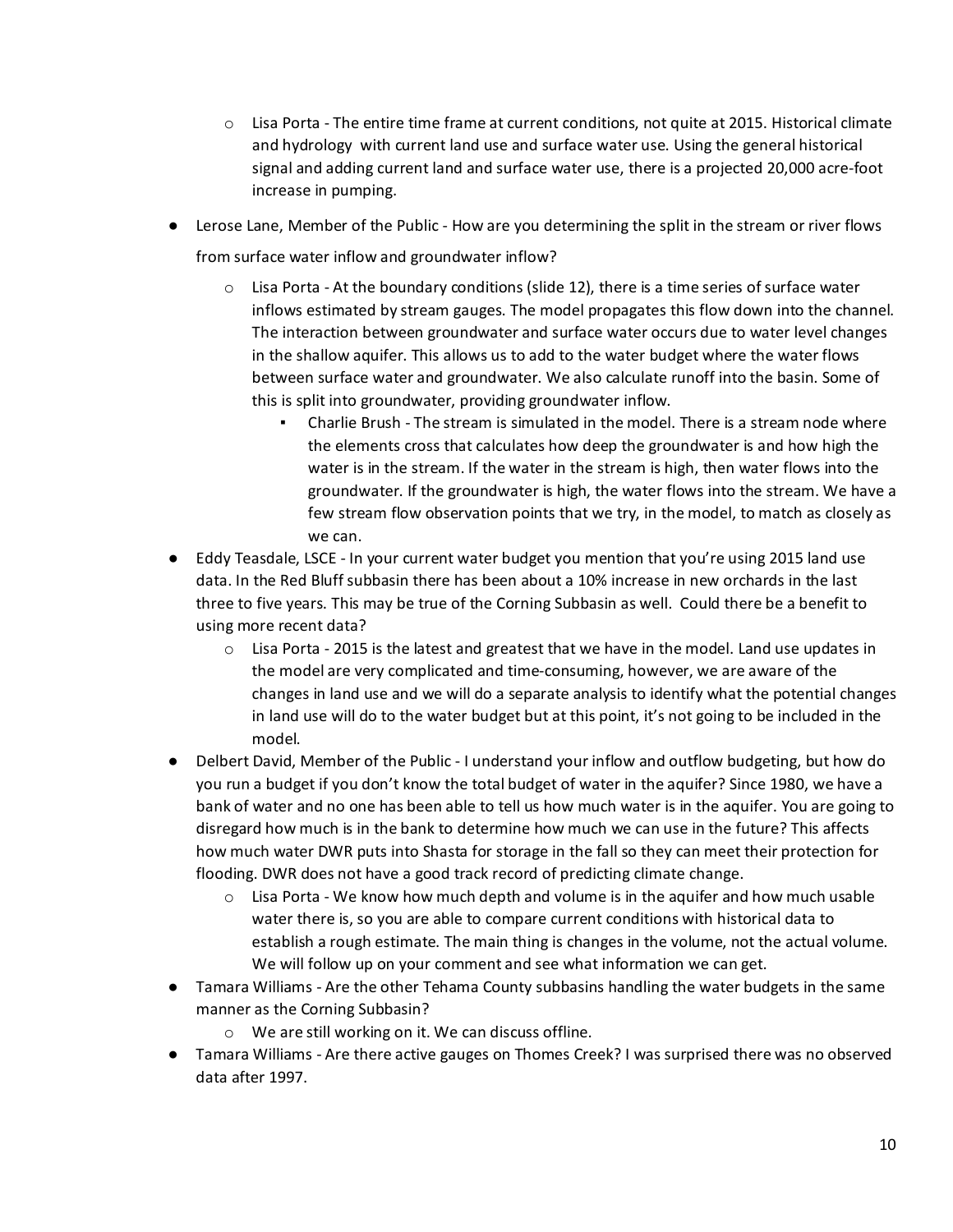$\circ$  I think some of the gauges come on and off. The gauge has been active since 2014, we don't know prior to that. We will double check.

### 8. Next Steps

Lisa Porta reviewed slide 47 and explained that once we have the SMCs developed and checked with the model, we will verify that the SMCs are possible to be maintained. For PMAs, the model can be used to simulate potential projects and actions to determine the potential change between the baseline projected model to see if SMCs are being maintained. Lisa Porta reviewed the graphic on slide 48 and explained that the goal is to reach sustainability by 2042, and that from 2022 to 2042 is where GSP threshold can be adaptively managed.

#### Review updated overall timeline and schedule for 2020 and early 2021 CSAB meetings

Lisa Porta proposed moving the December 2<sup>nd</sup> meeting to December 9<sup>th</sup>, but after feedback, the group decided to keep the meeting on the 2<sup>nd</sup> of December. December and January meetings will be reserved for feedback on Draft GSP sections.

#### CSAB discussion

There were no comments at this time.

#### Public Comment

- Tamara Williams Are there notes or materials from the meeting that was held in Flournoy? o Ryan Teubert - Yes, I will send them privately over email.
- Jaime Lely, Landowner As pointed out there is not much data on the West side. You are saying that this is not a data gap, but will this area also be treated the same as the rest of the basin even though the conditions are not the same. I mean the reason there are not many wells on the west side is because there is not much water on the west side.
	- $\circ$  Lisa Porta That area will not be necessarily treated the same as the rest of the basin based on land use, water use and aquifer conditions. Because there is not a lot of data, we can't set up our SMCs in the same way, but if we can get access to wells or information there, we can add them to the network.

### 9. Adjourn

Rafael Silberblatt thanked Lisa Porta, CSAB members, and the public for participating in this great discussion and adjourned the meeting at 3:30 PM.

### Meeting Participants

#### CSAB Members

- Lisa Hunter, Corning Sub-basin GSA
- John Viegas, Corning Sub-basin GSA
- Julia Violich, Corning Sub-basin GSA
- Steven Gruenwald, Tehama County Flood Control and Water Conservation District (Private Citizen)
- David Lester, Tehama County Flood Control and Water Conservation District (Groundwater Commissioner)